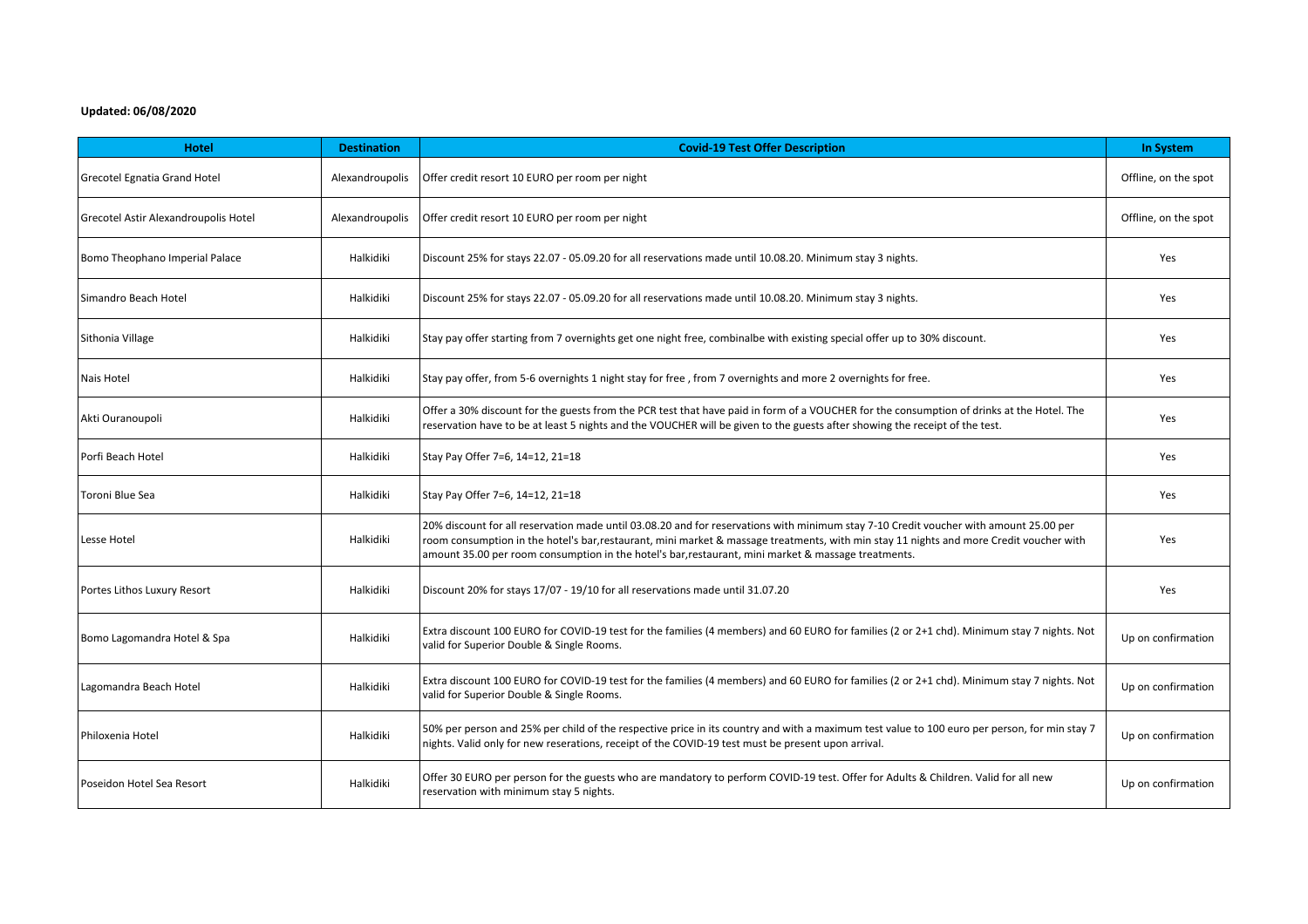| Simeon Hotel                             | Halkidiki | 30% discount and 25 EURO per adult (not valid for kids) to be reduced upon confirmation of the booking. Valid for reservations with minimum<br>stay 3 nights.                                                                                                                                                                                                                                                                                            | Yes                  |
|------------------------------------------|-----------|----------------------------------------------------------------------------------------------------------------------------------------------------------------------------------------------------------------------------------------------------------------------------------------------------------------------------------------------------------------------------------------------------------------------------------------------------------|----------------------|
| Dionysos Hotel                           | Halkidiki | For reservations over 1000 EURO, hotel will cover the 50% of COVID-19 test cost (up to 3 pax)<br>For reservations over 1500 EURO, hotel will cover the 50% of COVID-19 test cost (up to 4 pax) and<br>For reservations over 2000 EURO, hotel will cover the full cost COVID-19 test.                                                                                                                                                                     | Up on confirmation   |
| Kassandra Bay Hotel                      | Halkidiki | 15% discount for all reservations made until 15.08.20                                                                                                                                                                                                                                                                                                                                                                                                    | Yes                  |
| Kassandra Bay Village                    | Halkidiki | 15% discount for all reservations made until 15.08.20                                                                                                                                                                                                                                                                                                                                                                                                    | Yes                  |
| Anthemus Sea Beach Hotel & SPA           | Halkidiki | On the departure date, 50 EURO discount per room on the total amount of extras room charges will be applied (if extra charges are less than<br>50 EURO, amount of discount will be the same as extra charges). Valid for all reservations with mininum stay 5 nights and valid only for<br>reservations with minimum accommodation 2Ad+1ch(3-11) and up. Not valid for 1 adult, 1 adult + infant (0-1.99), 2 adults, 2 adults + 1 infant<br>$(0-1.99)$ . | Offline, on the spot |
| Coral Blue Hotel                         | Halkidiki | Offer voucher for drinks, 25 EURO per adult and 10 EURO per children. Valid only for new reservations.                                                                                                                                                                                                                                                                                                                                                   | Offline, on the spot |
| Bianco Olympico Beach Resort             | Halkidiki | Stay Pay Offer 4=3, 8=7, 12=11 for reservations made until 31.07.20, stay period 20.07-30.09.20. Minimum stay 3 nights.                                                                                                                                                                                                                                                                                                                                  | Yes                  |
| Calypso Hotel                            | Halkidiki | Stay Pay Offer 6=5, 12=10, 18=15                                                                                                                                                                                                                                                                                                                                                                                                                         | Yes                  |
| Neikos Mediterraneo                      | Halkidiki | Stay Pay Offer 6=5, 12=10, 18=15                                                                                                                                                                                                                                                                                                                                                                                                                         | Yes                  |
| Bomo Olympus Grand Resort                | Pieria    | Additional 20% discount for all new resrevations made until 31.07.20! Stay period 21.07 - 24.08.20! Combinalbe with existing special offer up<br>to 50% discount.                                                                                                                                                                                                                                                                                        | Yes                  |
| Sun Beach Hotel                          | Pieria    | Stay Pay Offer 6=5. Valid for reservations with stay period 18.07 - 31.07.20. Combinalbe with existing special offer up to 25% discount.                                                                                                                                                                                                                                                                                                                 | Yes                  |
| <b>Mythic Summer Hotel</b>               | Pieria    | Offer voucher for the 50% of the total cost of the COVID-19 test in internal consumption of the hotel. This service includes the use of the Pool<br>Bar and the Hotel Restaurant. Valid for the stay period 15.07 - 31.07.20 with minimum stay 5 nights.                                                                                                                                                                                                 | Offline, on the spot |
| <b>Thassos Grand Resort</b>              | Thassos   | Stay Pay Offer 7=6                                                                                                                                                                                                                                                                                                                                                                                                                                       | Yes                  |
| A for Art Design Hotel                   | Thassos   | Credit resort voucher for 50% of the total cost of the COVID-19 test. The voucher can be used for Spa treatments, at the beach bar, Pool Bar,<br>Taverna, at the restaurant. Minimum stay five nights.                                                                                                                                                                                                                                                   | Offline, on the spot |
| Alexandra Elegance Adults Friendly Hotel | Thassos   | Credit resort voucher for 50% of the total cost of the COVID-19 test. The voucher can be used for Spa treatments, at the beach bar, Pool Bar,<br>Taverna, at the restaurant. Minimum stay five nights.                                                                                                                                                                                                                                                   | Offline, on the spot |
| Kazaviti Hotel Apartments                | Thassos   | Stay Pay Offer 7=6, 14=12                                                                                                                                                                                                                                                                                                                                                                                                                                | Yes                  |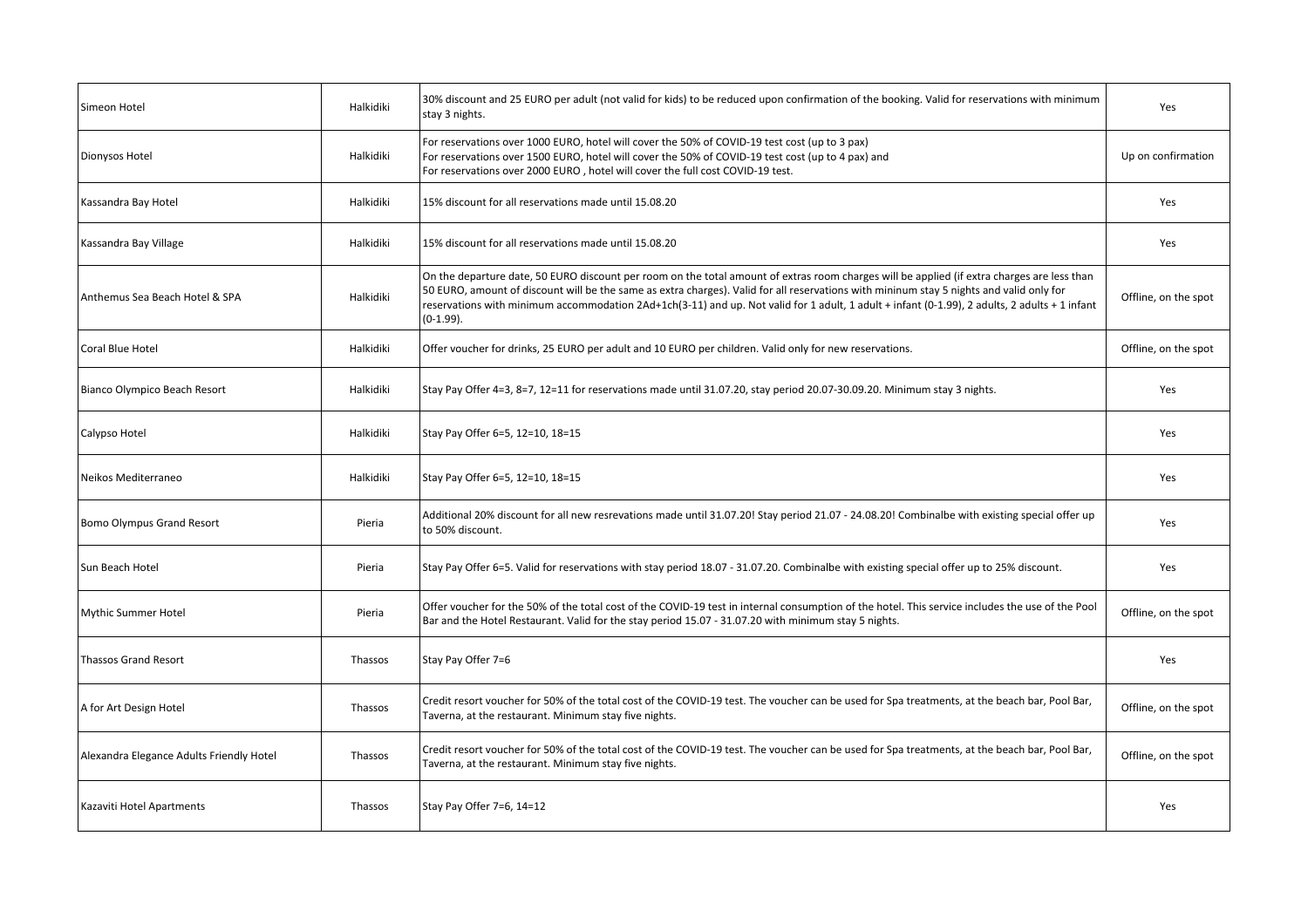| Alexandra Golden Boutique Hotel            | Thassos | Credit resort voucher for 50% of the total cost of the COVID-19 test. The voucher can be used for Spa treatments, at the beach bar, Pool Bar,<br>Taverna, at the restaurant. Minimum stay five nights.                                                                                                                                                                                                                                                                                                                    | Offline, on the spot |
|--------------------------------------------|---------|---------------------------------------------------------------------------------------------------------------------------------------------------------------------------------------------------------------------------------------------------------------------------------------------------------------------------------------------------------------------------------------------------------------------------------------------------------------------------------------------------------------------------|----------------------|
| Alexandra Beach Thassos Spa Resort         | Thassos | Credit resort voucher for 50% of the total cost of the COVID-19 test. The voucher can be used for Spa treatments, at the beach bar, Pool Bar,<br>Taverna, at the restaurant. Minimum stay five nights.                                                                                                                                                                                                                                                                                                                    | Offline, on the spot |
| Alea Hotel & Suites                        | Thassos | Discount of 25 EURO per person for the guests that must be tested for COVID-19 before their entrance in Greece.<br>This discount is valid for guests with a minimum stay 5 nights with the showing of the proof of the lamb that they were tested tested.                                                                                                                                                                                                                                                                 | Offline, on the spot |
| Blue Dream Palace                          | Thassos | Credit Voucher of 50% from total amount spent on the tests can be used for hotel's outlets equally separated such as Spa, restaurants & bars.                                                                                                                                                                                                                                                                                                                                                                             | Offline, on the spot |
| Astris Sun Hotel                           | Thassos | Stay Pay Offer, for Double Room 7=6, for Triple Room 8=7                                                                                                                                                                                                                                                                                                                                                                                                                                                                  | Yes                  |
| l Bomo Zoe Hotel                           | Thassos | Credit Voucher of 50% from total amount spent on the tests can be used for hotel's outlets equally separated such as Spa, restaurants & bars.                                                                                                                                                                                                                                                                                                                                                                             | Offline, on the spot |
| Rachoni Beach Hotel                        | Thassos | Stay Pay Offer 5=4, 7=6, 10=9. Valid for all new reservations with minimum stay 5 nights. For old reservations 25 EURO per person will be<br>returned on the spot!                                                                                                                                                                                                                                                                                                                                                        | Yes                  |
| Rachoni Imperial Hotel                     | Thassos | Stay Pay Offer 5=4, 7=6, 10=9. Valid for all new reservations with minimum stay 5 nights. For old reservations 25 EURO per person will be<br>returned on the spot!                                                                                                                                                                                                                                                                                                                                                        | Yes                  |
| Domes Miramare, a Luxury Collection Resort | Corfu   | Guests that will take a PCR lab test in their country of origin, will return the value of 300€ in a form of Resort Credit / per room / per stay<br>(mininum stay 5 nights) - relevant documentation will be required. Guests not having taken a PCR test at their country of origin, may do so<br>whilst in-resort. Our guest services team and medical associates will arrange this on their behalf, on request and Domes Resorts will return the<br>full value of their local PCR lab test, in a form of Resort Credit. | Offline, on the spot |
| Domes of Elounda, Autograph Collection     | Crete   | Guests that will take a PCR lab test in their country of origin, will return the value of 300€ in a form of Resort Credit / per room / per stay<br>(mininum stay 5 nights) - relevant documentation will be required. Guests not having taken a PCR test at their country of origin, may do so<br>whilst in-resort. Our guest services team and medical associates will arrange this on their behalf, on request and Domes Resorts will return the<br>full value of their local PCR lab test, in a form of Resort Credit. | Offline, on the spot |
| Domes Noruz Chania, Autograph Collection   | Crete   | Guests that will take a PCR lab test in their country of origin, will return the value of 300€ in a form of Resort Credit / per room / per stay<br>(mininum stay 5 nights) - relevant documentation will be required. Guests not having taken a PCR test at their country of origin, may do so<br>whilst in-resort. Our guest services team and medical associates will arrange this on their behalf, on request and Domes Resorts will return the<br>full value of their local PCR lab test, in a form of Resort Credit. | Offline, on the spot |
| Domes Zeen, a Luxury Collection Resort     | Crete   | Guests that will take a PCR lab test in their country of origin, will return the value of 300€ in a form of Resort Credit / per room / per stay<br>(minimum stay 5 nights) - relevant documentation will be required. Guests not having taken a PCR test at their country of origin, may do so<br>whilst in-resort. Our guest services team and medical associates will arrange this on their behalf, on request and Domes Resorts will return the<br>full value of their local PCR lab test, in a form of Resort Credit. | Offline, on the spot |

## **In System:**

Yes means it is already calculated and included in the hotel's price in our online system

Up on confirmation means it will deducted from the total price by our reservation department

Offline, on the spot means the offer will be directly performed by the hotel on the spot